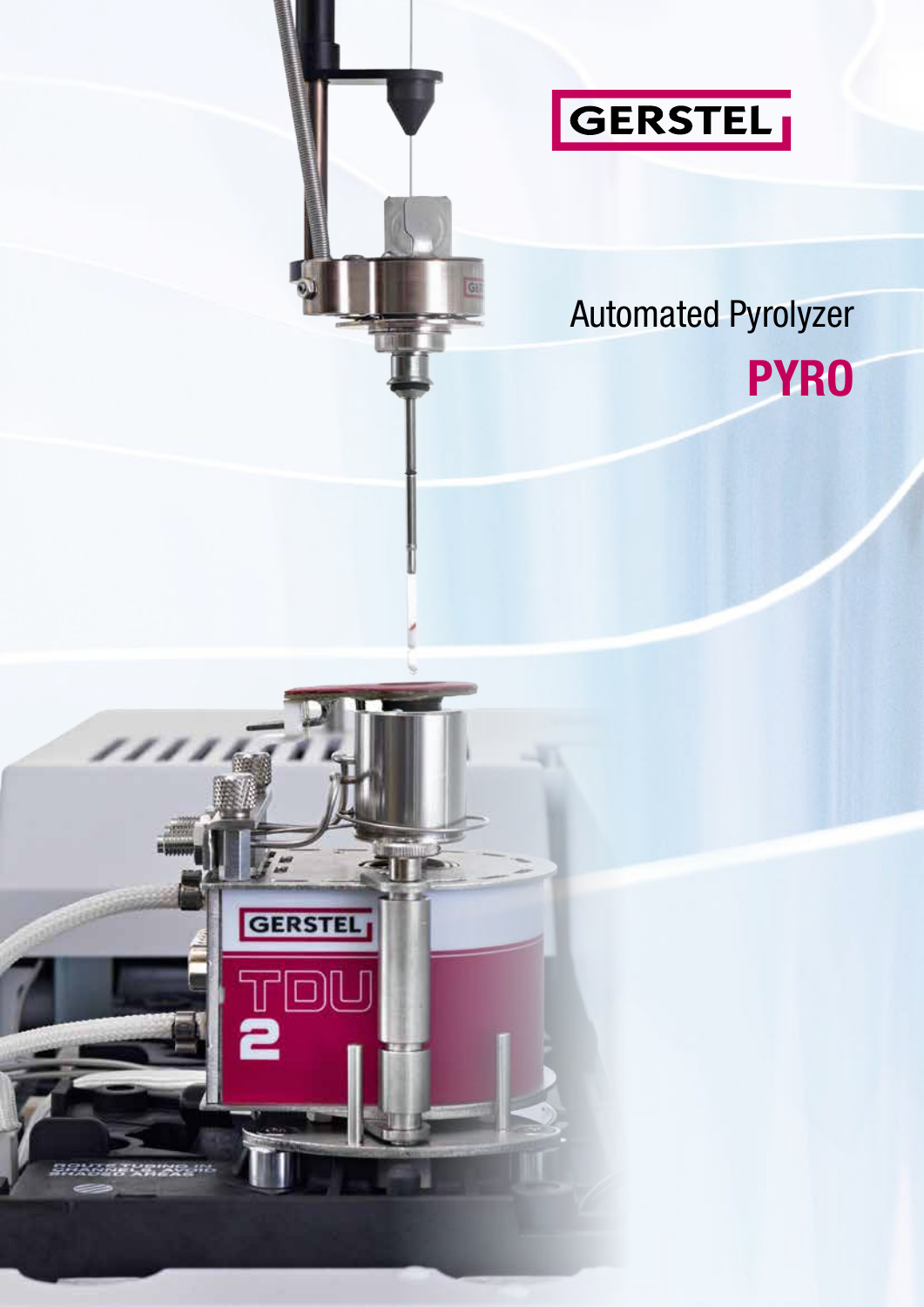

Automated Pyrolysis System

# GERSTEL PYRO

The GERSTEL PYRO enables highly flexible and efficient automated pyrolysis of solids and liquids at up to 1000 °C combined with GC/MS determination of thermal decomposition products. If required, thermal desorption and pyrolysis of the same sample can be performed in sequence, enabling the analyst to obtain the cleanest possible pyrogram and the maximum amount of information in the shortest possible time. Some key areas in which the PYRO is used are production quality control; product development; and forensic science.

## Efficient and accurate analysis

When combined with the industry standard GERSTEL MultiPurpose Sampler MPS robotic series, up to 40 samples per tray can be pyrolyzed automatically in one batch. Typically, up to 6 trays can be mounted on the sampler. With just one method and one sequence table the analyst can set up the complete system including thermal desorption, pyrolysis, and GC/ MS analysis. This reduces the risk of error and enables a highly efficient work-flow, while provid- ing sensitive and reliable results. The Pyrolyzer is very easy to operate. The sample is positioned in a sample holder, which is then attached directly to the TDU pyrolysis insert and placed in the MultiPurpose Sampler (MPS) PYRO tray. The sample is subsequently automatically inserted into the TDU Pyrolyzer. Similar to standard thermal desorption operation, pyrolysis break-down products are transferred directly to the GC column or refocused in the GERSTEL Cooled Injection System CIS before being introduced as a narrow band onto the GC column for separation. The GERSTEL PYRO can also be used for manual operation with the TDU as needed.

### Wide range of pyrolysis temperatures

The initial thermal desorption can be performed at temperatures ranging from ambient to 350 °C. Pyrolysis is performed at user defined temperatures from 350 °C to 1000 ° C. Standard pulsed pyrolysis or programmed heating at rates ranging from 0.02 °C/s to 100 °C/s, can be selected.









This means that optimal analysis conditions can be chosen for each sample type and conditions can be varied from sample to sample in one automated sequence, for example, during method development.

## Split interface and cryo trap

Pyrolysis breakdown products are transferred to the GC/MS system using the GERSTEL Cooled Injection System (CIS) PTV-type inlet. The CIS can be used either simply as a heated split interface or as an intermediate cryofocusing trap in order to focus volatiles and trace analytes. A wide concentration range can be covered by the system while ensuring best possible analyte recovery, excellent GC separation and maximum information content.

### Low sample-to-sample carry-over

The valve-free liner-in-liner concept eliminates sample-to-sample carry-over and the TDU and CIS liners are heated over the entire analyte flow path ensuring best possible recovery and minimized contamination. The platinum filament is connected at four different points ensuring accurate monitoring of the filament resistance and accurate tempera- ture control delivering reliable results at all times. Change over between standard TDU operation and pyrolysis operation is performed in minutes. The complete system including the GC/MS can be used in a highly flexible manner to the greatest possible benefit of the laboratory.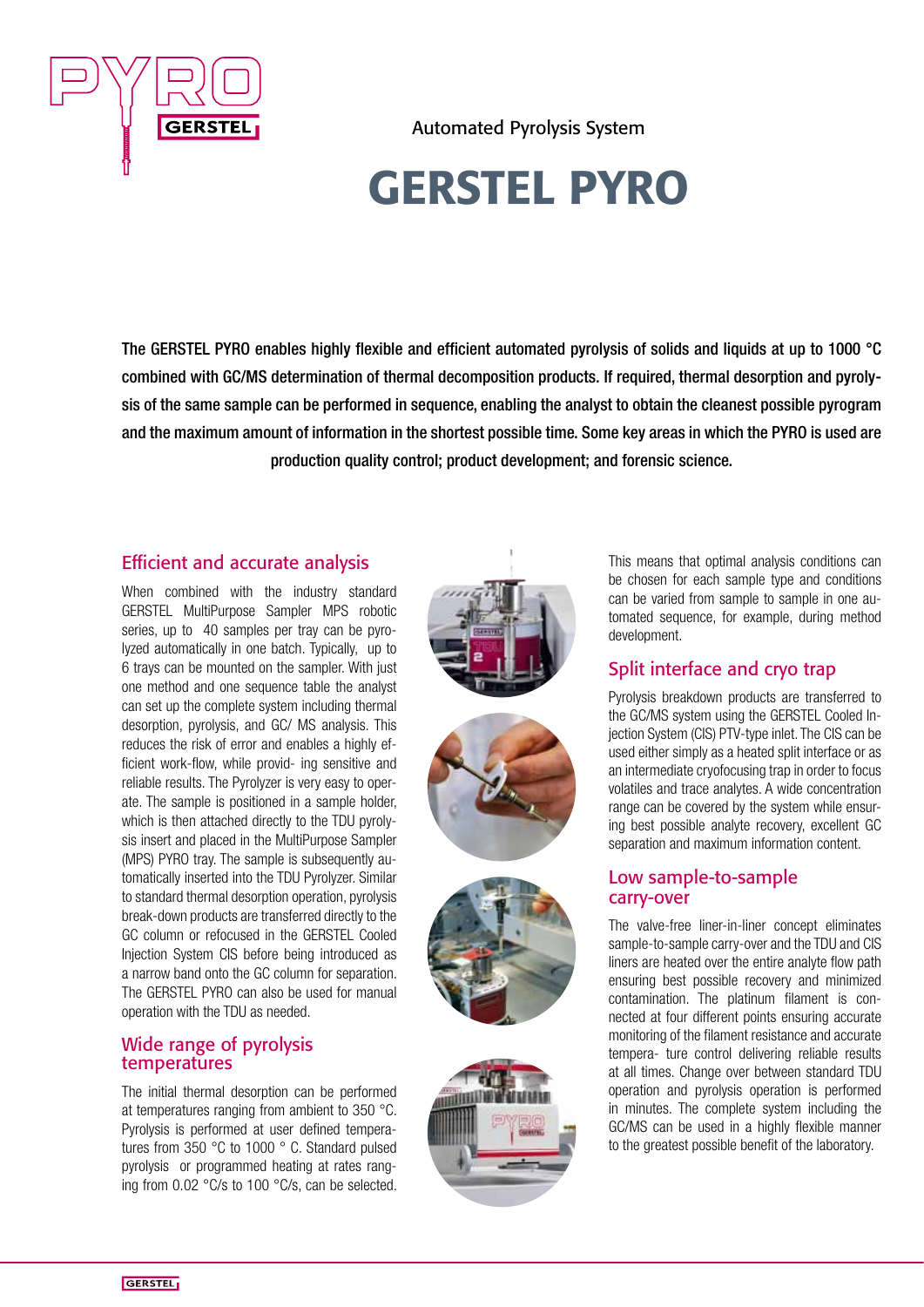



# Features and Benefits

#### Efficient automation

- ➔ Up to 6 trrays with up to 40 samples each analyzed in a single batch using the MPS robotic
- $\rightarrow$  Time and cost savings
- **→** Higher sample throughput
- **→** Easy method development using flexible multimethod automated sequence

#### Standard pulsed pyrolysis

- ➔ Generates results that are comparable with existing pyrolysis data
- **→** Enables the use of pyrolysis GC libraries

#### Thermal desorption with solvent venting and pyrolysis of the same sample

- ➔ Thermal desorption analysis and pyrolysis is performed on a single sample resulting in two or more separate GC/MS chromatograms
- **→** Sample is purged and cleaned using thermal desorption prior to the pyrolysis step
- $\rightarrow$  A clean pyrolysis profile is obtained without interfering contaminants that are unrelated to the polymer structure
- **→** Suitable for polymers in solution, enabling exact and reproducible sample amounts to be introduced
- $\rightarrow$  Suitable for humid samples, saves time by eliminating external drying step
- **→** Clearer and more accurate information is obtained from the sample

#### Selectable cryo trapping

- **→** Analyte focusing directly in the CIS liner provides improved peak shape
- ➔ Reliable results and more information, especially for volatiles and trace analytes

#### Dedicated sample holders available for liquids and solids

- $\rightarrow$  Flexible use for a wide range of sample types
- **→** Best possible sample introduction
- **→** Supports relatively large sample amounts; samples can be introduced in solution using a syringe for better accuracy
- **→** Easy sample introduction and preparation saves time and improves productivity



- Pyrolysis tube for solid samples **A**
- Pyrolysis vial for liquid and solid samples **B**

#### Split- or splitless operation

- **→** Accurate analysis results across a wide concentration range
- **→** Enables solvent vent mode for analyte concentration & sample clean-up prior to pyrolysis
- ➔ Optimal transfer of analytes to the GC column depending on the analysis requirements

#### Freely selectable pyrolysis temperature from 350-1000 °C

- **→** Optimal temperature can be chosen for each sample
- **→** Meaningful and accurate results
- ➔ Different samples or sample types can be analyzed at different temperatures in one automated batch, saving time and improving productivity
- $\rightarrow$  Samples can be analyzed at different temperatures in one automated batch for fast method development and optimization

#### Flexible and proven resistance heating using Pt filament

- → User defined pyrolysis temperature from 350-1000 °C
- **→** User defined pulsed heating or programmed heating rate from 0.02-100 °C/s in steps of 0.01 °C/s
- $\rightarrow$  Easy method optimization, temperatures are set by mouse-click
- **→** Highly flexible, multiple sample types can be analyzed in one automated sequence without hardware changes

#### Liner in liner system

- **→** No transfer line is needed between pyrolyzer and GC/MS inlet
- $\rightarrow$  Simple and reliable system with less active surface and negligible memory effects
- $\rightarrow$  Less maintenance required, higher uptime
- **→** Better accuracy and more reliable results